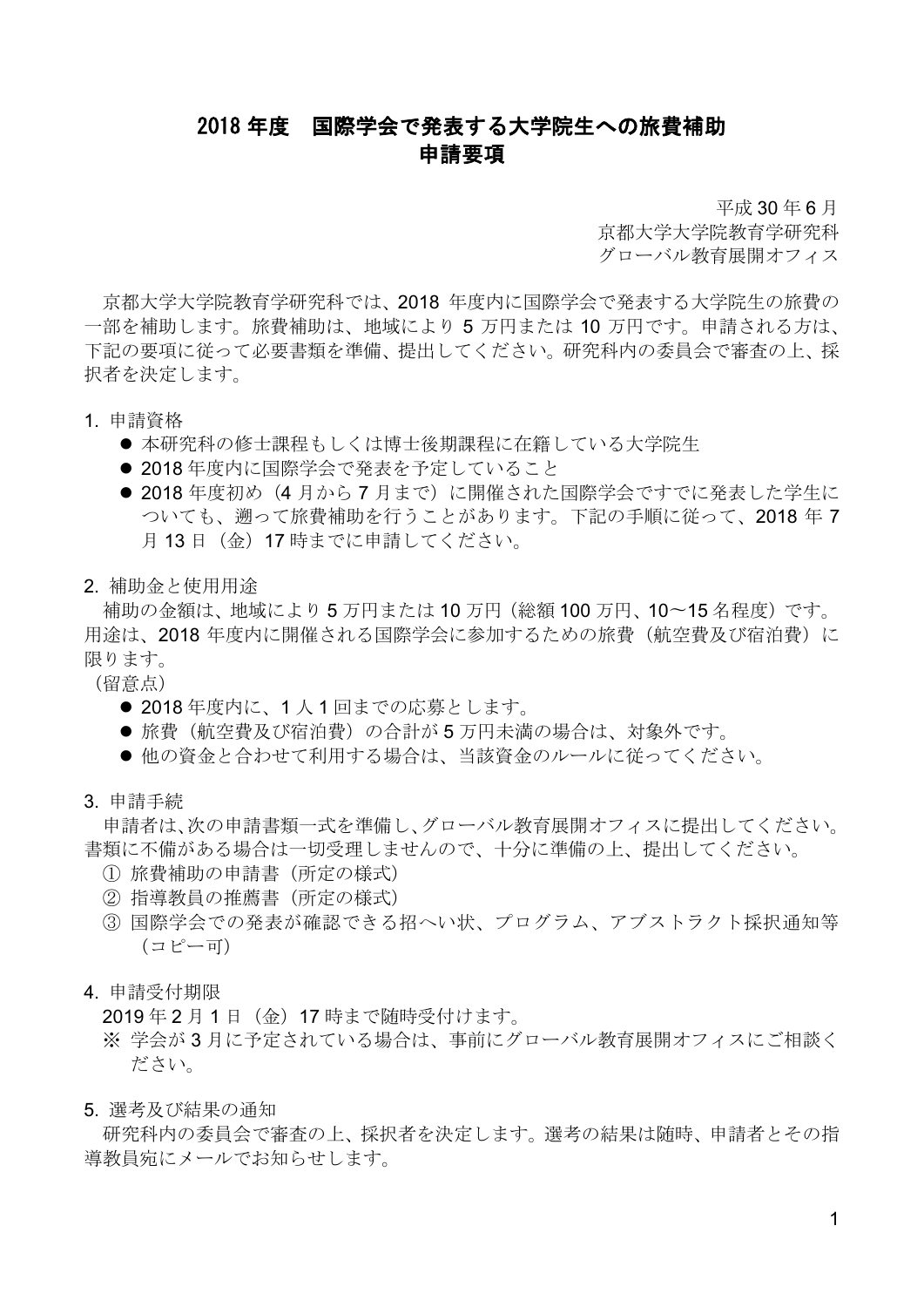6. (採択者のみ)国際学会参加前に必要な手続き等について

国際学会へ出発する日の 1 ヶ月前までに、以下の書類をグローバル教育展開オフィスに 提出してください。

- ① 航空券の見積もりと日程表(購入済みの場合は領収書と、クレジットカード支払いの 場合は明細書を合わせて提出のこと)
- ② 宿泊先の予約票のコピー
- ③ 「海外渡航届」及び「海外渡航誓約書」
- ④ 海外旅行傷害保険への加入が確認できる書類のコピー
- 7. (採択者のみ)国際学会参加後に必要な手続き等について 国際学会から帰国後 10 日以内に、以下の書類をグローバル教育展開オフィスに提出して
- ください。なお、書類の提出がない場合には、旅費補助を辞退したものとみなします。
	- ① 航空券の半券(原本)
	- ② 宿泊先の領収書または宿泊証明書(クレジットカード支払いの場合は明細書も合わせ て提出のこと)
	- ③ 国際学会の参加報告書(所定の様式)
	- ④ 国際学会での発表が確認できるプログラム等のコピー

国際学会参加後の手続きが終了してから、旅費を支給します。銀行振込先登録等の手続き については、グローバル教育展開オフィスにお問い合わせください。

- 8. 問い合わせ先及び書類提出先
	- 問い合わせ先: 内線 3046 Email: globalevent@mail2.adm.kyoto-u.ac.jp
	- 書 類 提出先 : 〒606-8501 京都市左京区吉田本町 京都大学大学院教育学研究科グローバル教育展開オフィス(担当:門田)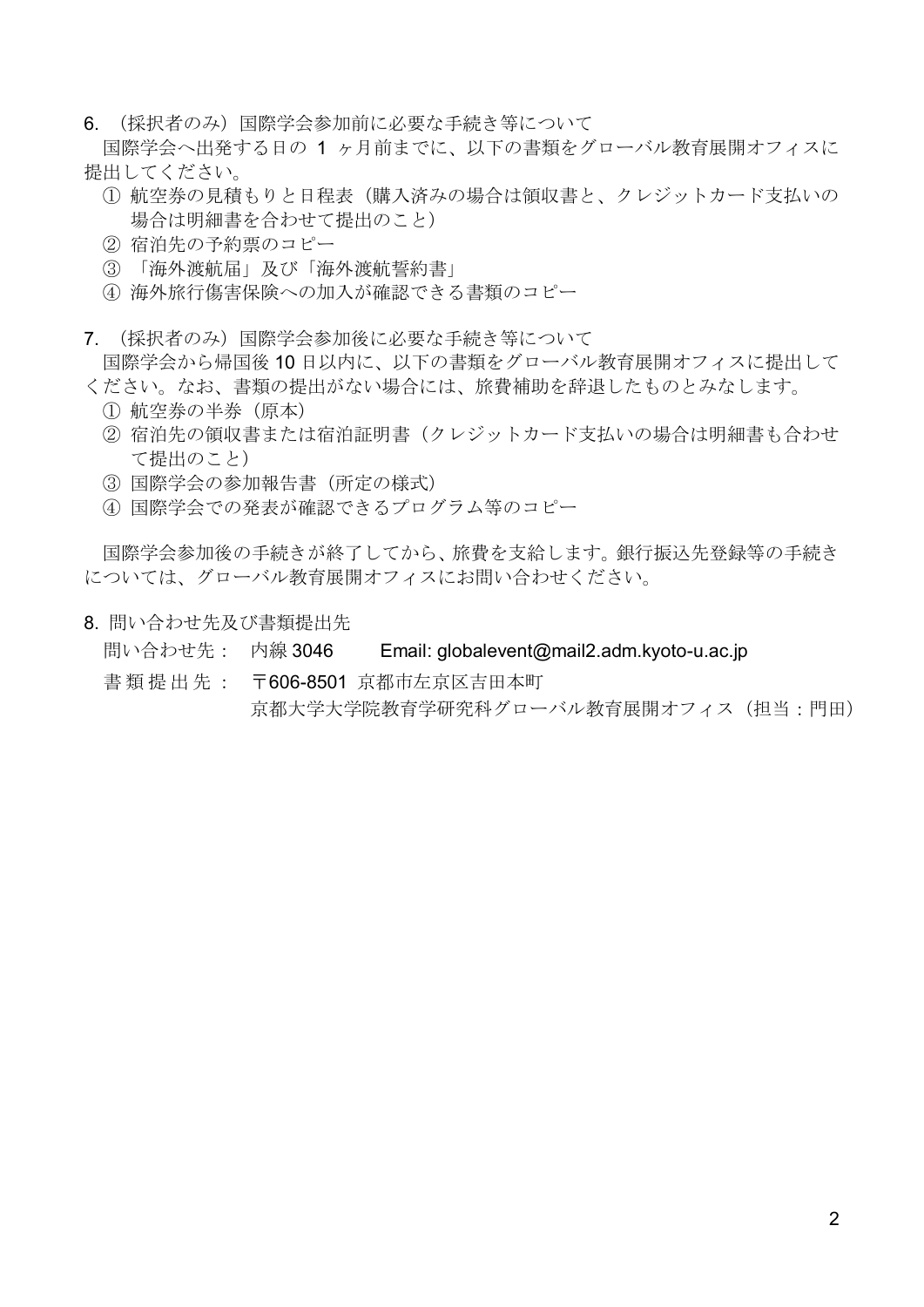# **International Travel Grant for Academic Year 2018 Application Guideline**

The Graduate School of Education will offer travel grant to our graduate students who are traveling to international conferences and presenting their work (poster, oral and/or invited presentation) as presenters in the academic year of 2018 (from April 2018 to March 2019). Recipients will be determined based on the document review.

## **Eligibility**

- Graduate students (Master's or doctoral) currently enrolled in Kyoto University's Graduate School of Education
- A prospective presenter (poster, oral, and/or invited presentation) at an international conference in the academic year of 2018
- Those who have already presented at an international conference in April, May, or June 2018 are eligible to apply. Please follow the instruction below and submit your application to the Global Education Office by Friday, July 13 at 17:00 (JST).

## **Use of Funds**

A recipient will receive the grant of either 50,000 yen or 100,000 yen, depending on a country or region, to defray expenses associated with travel to an international conference in the academic year of 2018. Allowable expenses are limited to lodging and international airfare.

Notes:

- One grant per person during the academic year of 2018
- If a total of the travel expenses, including lodging and international airfare, is below 50,000 yen, you are not eligible to apply.
- Be sure to check relevant policies when you are requesting reimbursement for this travel from multiple funding sources.

### **Application Process and Deadline**

All of the following materials must be submitted to the Global Education Office at any time before Friday, February 1<sup>st</sup>, 2019, at 17:00 (JST). Please contact the Global Education Office if a conference is scheduled in March 2019. Also note that any incomplete application will not be considered.

Application Form: An applicant must complete the form.